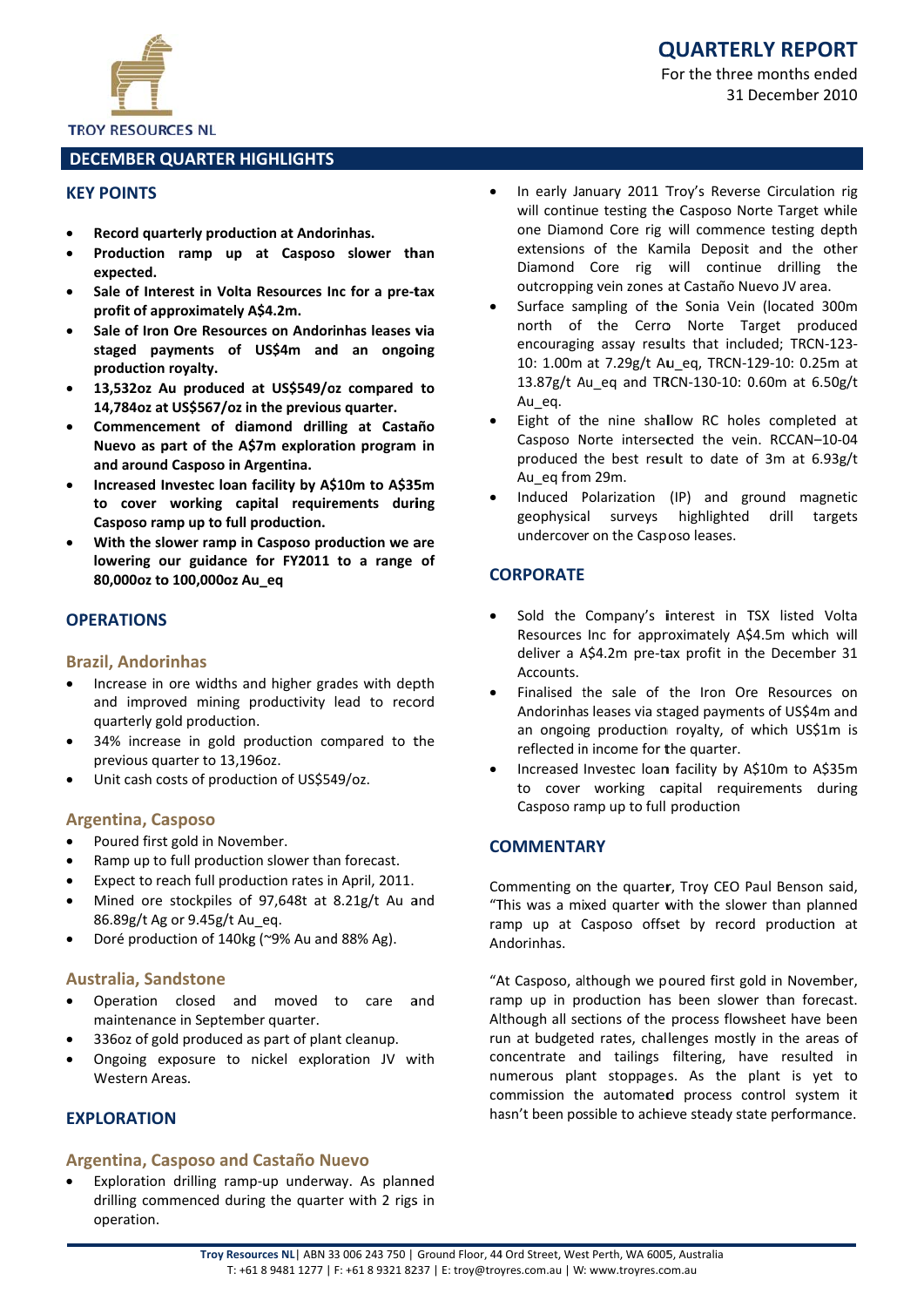

# **DECEMBER QUARTER HIGHLIGHTS**

## **COMMENTARY (cont.)**

"A number of minor modifications to the plant and to operating procedures has seen filter performance improve from mid-January. With the planned commissioning of the Emerson Automated Process Control system in February we now expect to reach full production levels in April.

"Andorinhas had a record quarter with gold production of 13,196oz, a 35% increase over the September quarter. This was all the more impressive considering one mill was off-line for 3 weeks after a problem with a mill motor. This is the fourth consecutive quarterly increase in production and exceeds the previous best quarter by more than 30%.

"In January we agreed a A\$10m extension to the Investec Credit Facility. This will cover working capital requirements while we ramp up Casposo to full production".

## Outlook

"One of the reasons for the exceptional performance at Andorinhas was that the mill was able to operate for all three months on high grade Mamão underground ore without the need for processing lower grade Lagoa Seca stockpiles. It is unlikely this will be repeated and at a minimum we would expect to process low grade material for at least 2 weeks in each quarter.

"With the slower ramp in Casposo production we are lowering our guidance for FY2011 to a range of 80,000oz to 100,000oz Au eq".

**QUARTERLY REPORT** 

For the three months ended 31 December 2010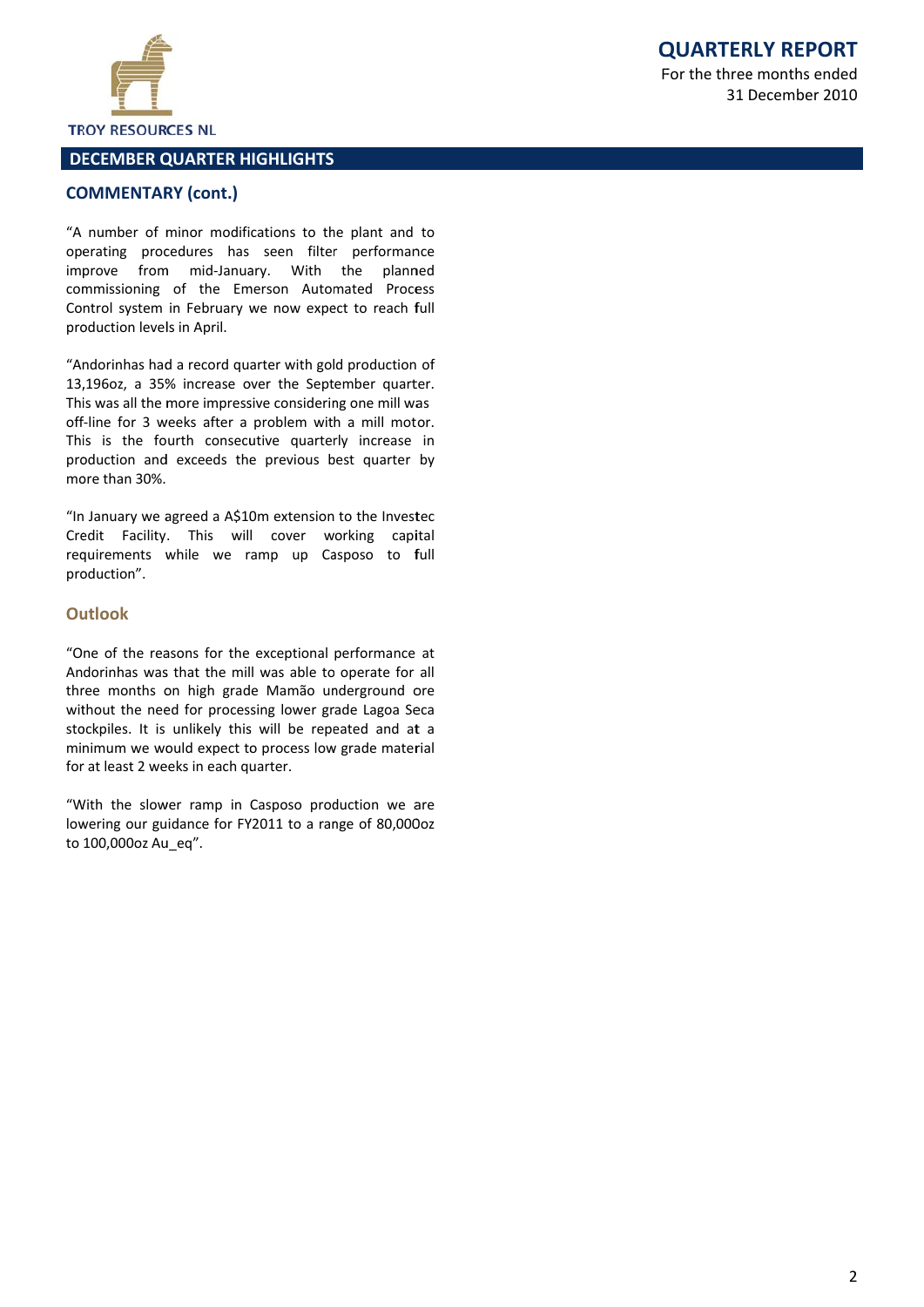For the three months ended 31 December 2010



## **OPERATIONS**

## CASPOSO, ARGENTINA (Troy 100% through Troy Resources Argentina Ltd)

|                                       | <b>December</b><br>2010<br>Quarter | <b>September</b><br>2010<br>Quarter | Year<br><b>To</b><br><b>Date</b> |
|---------------------------------------|------------------------------------|-------------------------------------|----------------------------------|
| <b>Total BCM's Mined</b>              | 222,920                            | 284,311                             | 507,231                          |
| Ore Mined (t)                         | 56,307                             | 34,110                              | 108,679                          |
| <b>Equivalent Gold Grade</b><br>(g/t) | 8.01                               | 11.44                               | 9.34                             |
| Gold Grade (g/t)                      | 6.78                               | 10.25                               | 8.09                             |
| Silver Grade (g/t)                    | 86.42                              | 83.04                               | 87.89                            |

Note: Au ea arade calculated using gold to silver ratio 1:70

## **Occupation, Health and Safety**

There were no major accidents or incidents during the quarter. Training programs were stepped up in line with the training of operators for the plant. The first aid facility is now staffed to allow 24 hours per day cover, 7 days per week. One additional safety officer was appointed.

## **Construction and Commissioning**

The majority of the plant construction was completed during the quarter with first gold poured in mid-November. The gravity section of the plant will only be brought on stream and commissioned once the plant is running at designed capacities.

Installation of the Emerson Process Control system and associated hardware was completed at the end of December. The programming of the associated process control software however has yet to be completed and thus the plant is still being operated manually. We expect the automated system to be operational in February.

Although all sections of the plant have operated at designed capacity at times, commissioning and ramp up have been slower than forecast.

The Delcor tailings' filters have had poor availability due predominantly to problem with belt tracking limiting plant capacity. Delcor commissioning engineers have been on site and the issues appear to have been resolved as of mid-January.

The performance of filters in the ore leach and Merrill Crowe sections have been problematic with variable permeability leading to significant changes in concentrate production. New, higher permeability filter cloth is being trialled in the second half of January.

The high variability in performance of the filters in both the ore and tailings streams has resulted in repeated stoppages to the milling circuit which in turn creates imbalances in the water circuit.

The plant's SAG mill is a variable speed unit however the mechanism to adjust mill speed is still to be configured. To date the mill has been running at above optimum speed resulting in the generation of excess fines and mill liner wear. The excess fines have increased the load on the tailing filters. Electrical engineers are due on site in late January to commission the variable speed controls. It is expected that this will not only reduce the generation of fines and thus load on filters but, combined with the commissioning of the Emerson Process Control software; it should also assist in enabling the plant to achieve steady state production.

Looking forward we expect the changes to the filters will allow higher throughput rates and more stable operation. With the automation of process control and commissioning of the gravity sections we expect production to approach budget levels in April.

Doré production in the quarter was 140kg (~9% Au and 88% Ag). A significant proportion of the precious metals have reported to slag during commissioning of the smelter. This material will be reprocessed in coming weeks.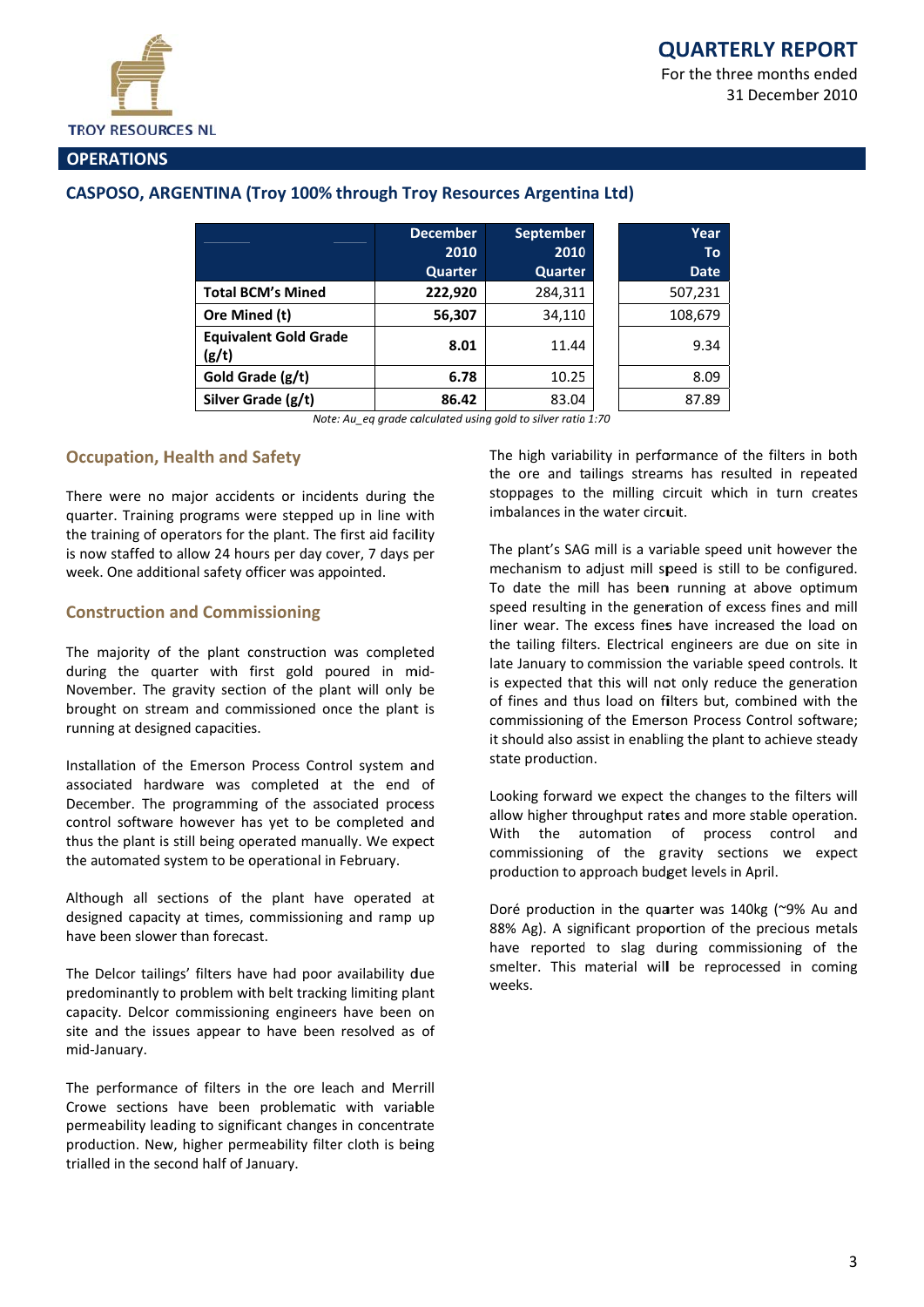# **QUARTERLY REPORT**

For the three months ended 31 December 2010



#### **OPERATIONS**

## **Mining**

With the lower than planned mill throughput ore stockpiles were at capacity in early December. Mining was suspended for an extended Christmas shutdown and recommenced in the second week of January.

During the quarter 56,307 tonnes were mined at a grade of 8.01 g/t Au eq.

## **Administration**

The administration section has been augmented by inclusion of additional safety and clerical staff both on site and at the project.

An agreement was signed with the Labour Unions in the presence of the Governor, local and state politicians as well as national Union Leaders. A special function was arranged with the State Governor and the Federal Secretary of mines celebrating the first production bar of silver/gold. The function was attended by approximately 30 people including press, local, State, and Federal politicians.

Separate contracts for the supply of mining machinery and mining operations were concluded and signed during December.

## **Environment**

There were no environmental accidents or incidents. The project is the subject of regular inspections by the government inspectors, all of which have been made with only minor housekeeping issues noted.

A new manager and additional staff were appointed to the environmental section. The local government and community representatives are now part of the monthly water monitoring work.

## **Permitting**

At the end of the quarter Troy received the full production permit which allows commercial production to commence. All other permits are in order.

## **Community**

During the quarter a special meeting was held at the local government chambers involving local business people and interested parties. The meeting focused on presenting an update in terms of Company activities and also to discuss local business opportunities. The Company's social assistance and training programs continued as planned during the quarter. In general the community support is at a high level.



Pouring gold and silver doré - Casposo Mine December 2011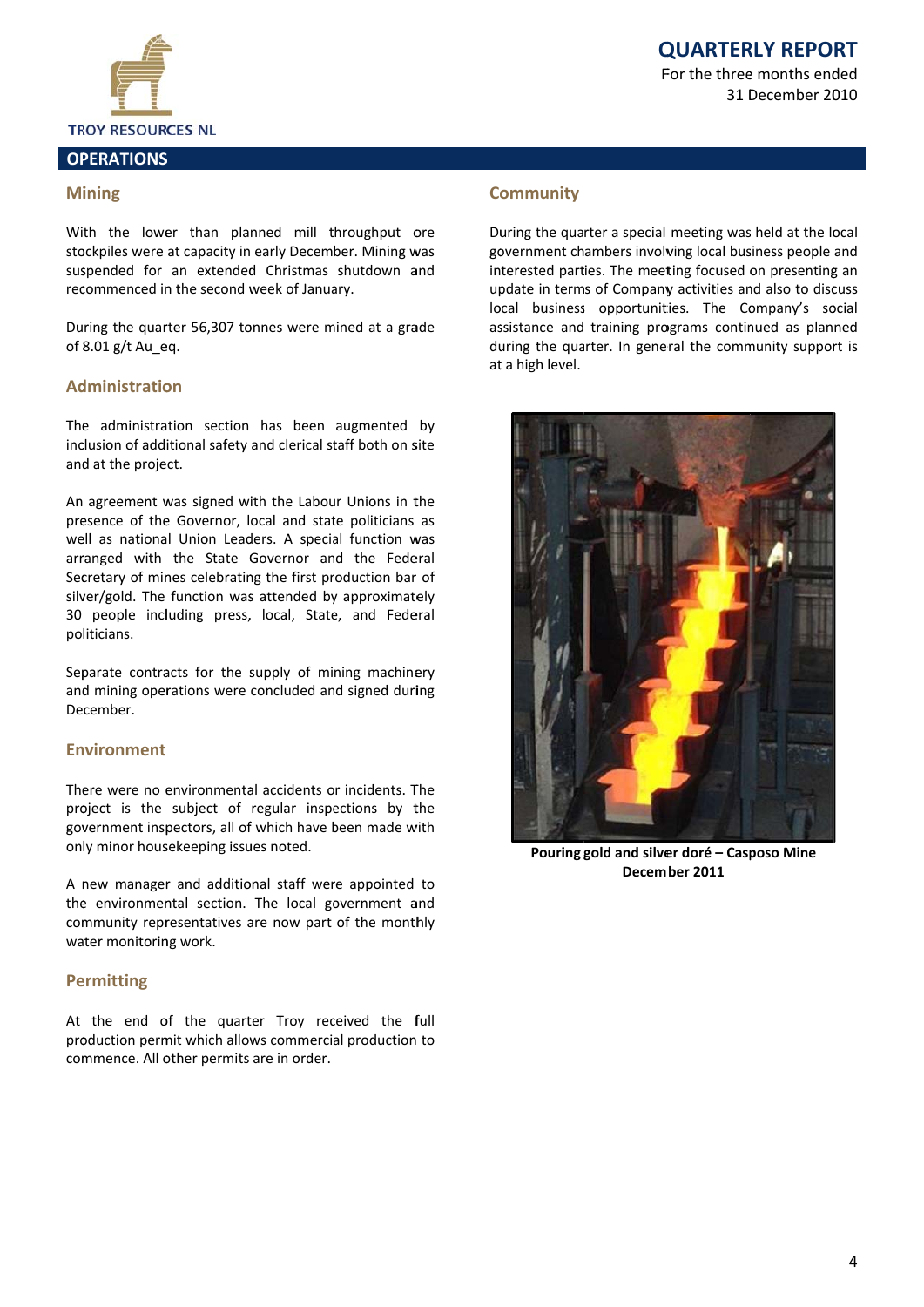31 December 2010



#### **OPERATIONS**

## ANDORINHAS, BRAZIL (Troy 100% through Reinarda Mineração Ltda)

|                      | <b>December</b><br>2010 | <b>December</b><br>2009 | <b>6 Months</b><br>to | <b>6 Months</b><br>to | September<br>2010 |
|----------------------|-------------------------|-------------------------|-----------------------|-----------------------|-------------------|
|                      | Quarter                 | Quarter                 | <b>December</b>       | <b>December</b>       | Quarter           |
|                      |                         |                         | 2010                  | 2009                  |                   |
| <b>Tonnes Milled</b> | 55,122                  | 55,948                  | 116,543               | 114,639               | 61,421            |
| <b>Head Grade</b>    |                         |                         |                       |                       |                   |
| $(g/t \text{ gold})$ | 8.10                    | 4.22                    | 6.91                  | 5.03                  | 5.30              |
| Recovery (%)         | 93.7                    | 91.5                    | 93.5                  | 92.3                  | 93.1              |
| <b>Gold Produced</b> |                         |                         |                       |                       |                   |
| (oz)                 | 13,196                  | 6,956                   | 22,995                | 17,127                | 9,799             |
| <b>Cash Cost</b>     | A\$556                  | A\$872                  | A\$543                | A\$681                | A\$521            |
| (per oz)             | US\$549                 | <b>US\$787</b>          | <b>US\$513</b>        | US\$594               | US\$470           |

## **Occupation, Health and Safety**

Reinarda has achieved 398 days without a lost time injury. For the quarter a total of 205,516 personnel hours were worked with no lost time injury.

## **Fnvironment**

There were no environmental problems, accidents or incidents during the quarter.

A new tailings dam has been constructed and grass seed has been planted with the start of the rainy season. The existing dam is nearly full and will be capped with topsoil and seeded with grass and indigenous trees grown at the Company's nursery.



**New Tailings Dam Construction** 

#### **Production Results and Summary**

Underground production has improved considerably, mining over 50,000 tonnes, 14% above the previous quarter at an average grade of 7.96g/t. This increase is mainly due to the Melechete ore body becoming wider and grades increasing with depth and improvements in underground productivity.

Grade of mill feed was 8.1g/t gold, 35% higher than the previous quarter. No low grade Lagoa Seca ore (grade 2.1g/t gold) was treated during the quarter. Hence the plant grades remained consistently high. However electrical supply shortcomings did provide major difficulties and caused the Mill 2 drive motor to burn out. Mill motor damage is rare and therefore a replacement motor needed to be found, purchased and installed. The second mill was therefore out of commission for three weeks and resulted in lower tonnes processed.

Metallurgical recovery averaged 93.7%, marginally higher than the previous quarter. The increased underground Mamão ore production, recovery and higher ore grades resulted in a 34% increase in gold production to 13,196oz.

## **Community**

The Company continues to work with the local community and elected officials. In addition the Company was able to present Floresta do Aragua Hospital with a defibrillator, pay for the refurbishment of the Rio Maria swimming pool, construction of new toilet facilities for a local kindergarten and drilled water wells for two colleges.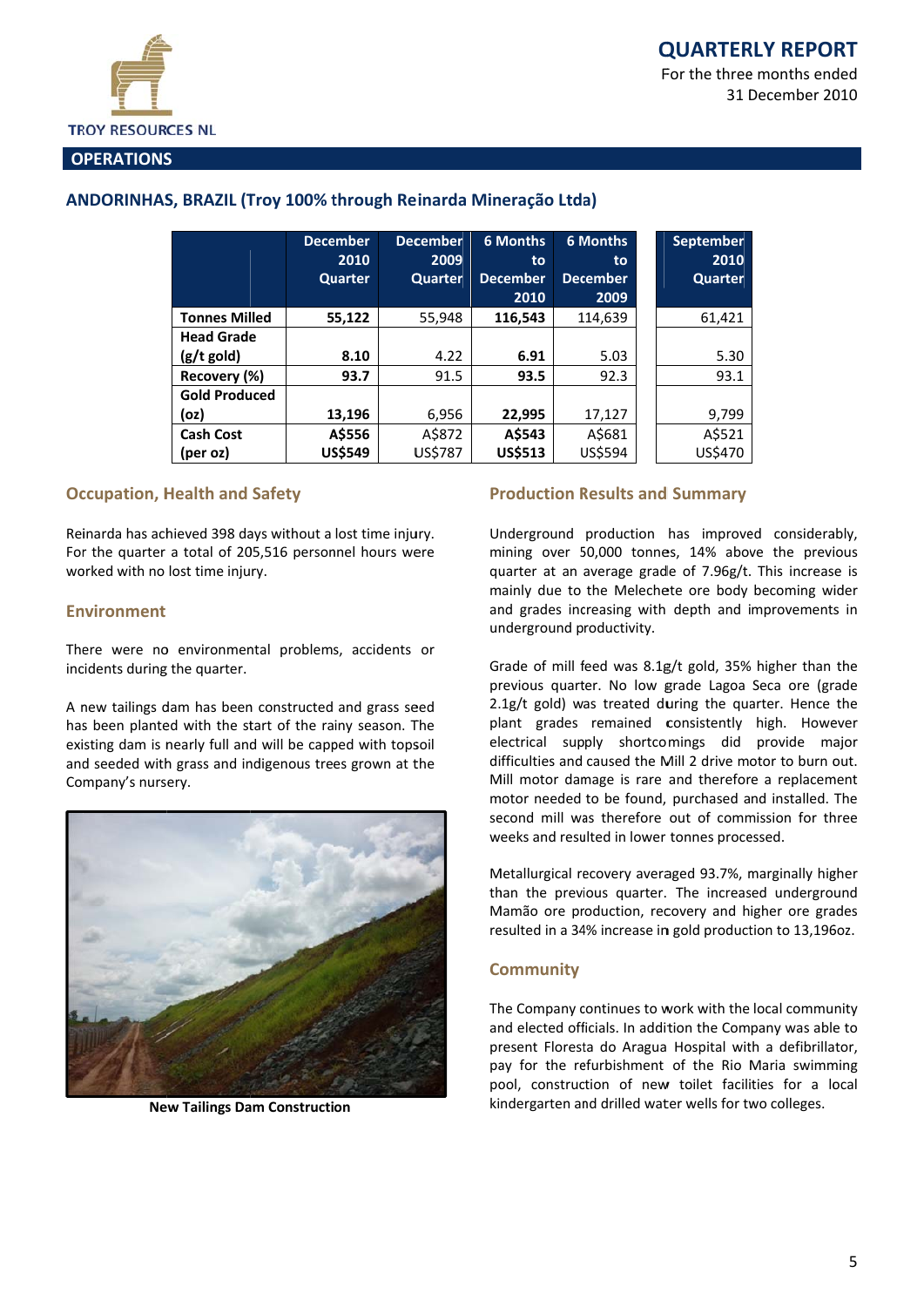For the three months ended 31 December 2010



#### **OPERATIONS**

## **SANDSTONE, AUSTRALIA (Trov 100%)**

|                      | <b>December</b><br>2010 | <b>December</b><br>2009 | <b>6 Months</b> | <b>6 Months</b> | <b>September</b><br>2010 |
|----------------------|-------------------------|-------------------------|-----------------|-----------------|--------------------------|
|                      |                         |                         | to              | to              |                          |
|                      | Quarter                 | Quarter                 | <b>December</b> | <b>December</b> | Quarter                  |
|                      |                         |                         | 2010            | 2009            |                          |
| <b>Tonnes Milled</b> | ۰                       | 124,999                 | 96,992          | 255,065         | 96,992                   |
| <b>Head Grade</b>    |                         |                         |                 |                 |                          |
| $(g/t$ gold)         | -                       | 2.66                    | 1.72            | 2.10            | 1.72                     |
| Recovery (%)         | -                       | 94.6                    | 92.8            | 94.4            | 92.8                     |
| <b>Gold Produced</b> |                         |                         |                 |                 |                          |
| (oz)                 | $336*$                  | 10,112                  | $5,321*$        | 17,055          | 4,985                    |
| <b>Cash Cost</b>     | -                       | A\$916                  | A\$846          | A\$928          | A\$846                   |
| (per oz)             | -                       | US\$832                 | <b>US\$758</b>  | US\$829         | US\$758                  |

\* (Sandstone completed production during September 2010, 336 additional ounces were recovered during the December quarter resulting from final site cleanup)

## **Occupation, Health and Safety**

There were no lost time injuries recorded during the December quarter.

#### **Environment**

The rehabilitation of all the waste dumps, stockpile areas, and tailing dams were completed with topsoil being spread and the re-ripping of all waste dumps, with the exception of the mining contractor's workshop and lay down area. We are awaiting our mining contractor to dismantle the workshop infrastructure and remove any contaminated material from the mine site. Seeds of native flora have also been dispersed over most of the rehabilitated areas.

Most of the fencing around waste dumps to protect the vegetation from feral goats and the fence separating the Black Hill and Dandaraga stations were also completed.

#### General

Mining and processing ore at Sandstone was completed during the September quarter and the mill was prepared to be placed on care and maintenance:

- All the carbon in the tanks were stripped of gold and  $\bullet$ bagged.
- All the tanks were emptied and drained of slurry.
- The gold room, all cyclone pumps, the Tec Taylor  $\bullet$ valve, surge boxes and tail pumps were cleaned for any gold.
- Approximately 330oz of fine gold were produced from the cleanup during the quarter.
- The mills were emptied and the balls stored.
- Security fences around the mill and camp were erected.
- All contracts with suppliers, caterers and airlines were terminated
- With the exception of one employee, who was appointed the Caretaker Manager to supervise the camp while it is under care and maintenance, the remaining employees on site were made redundant.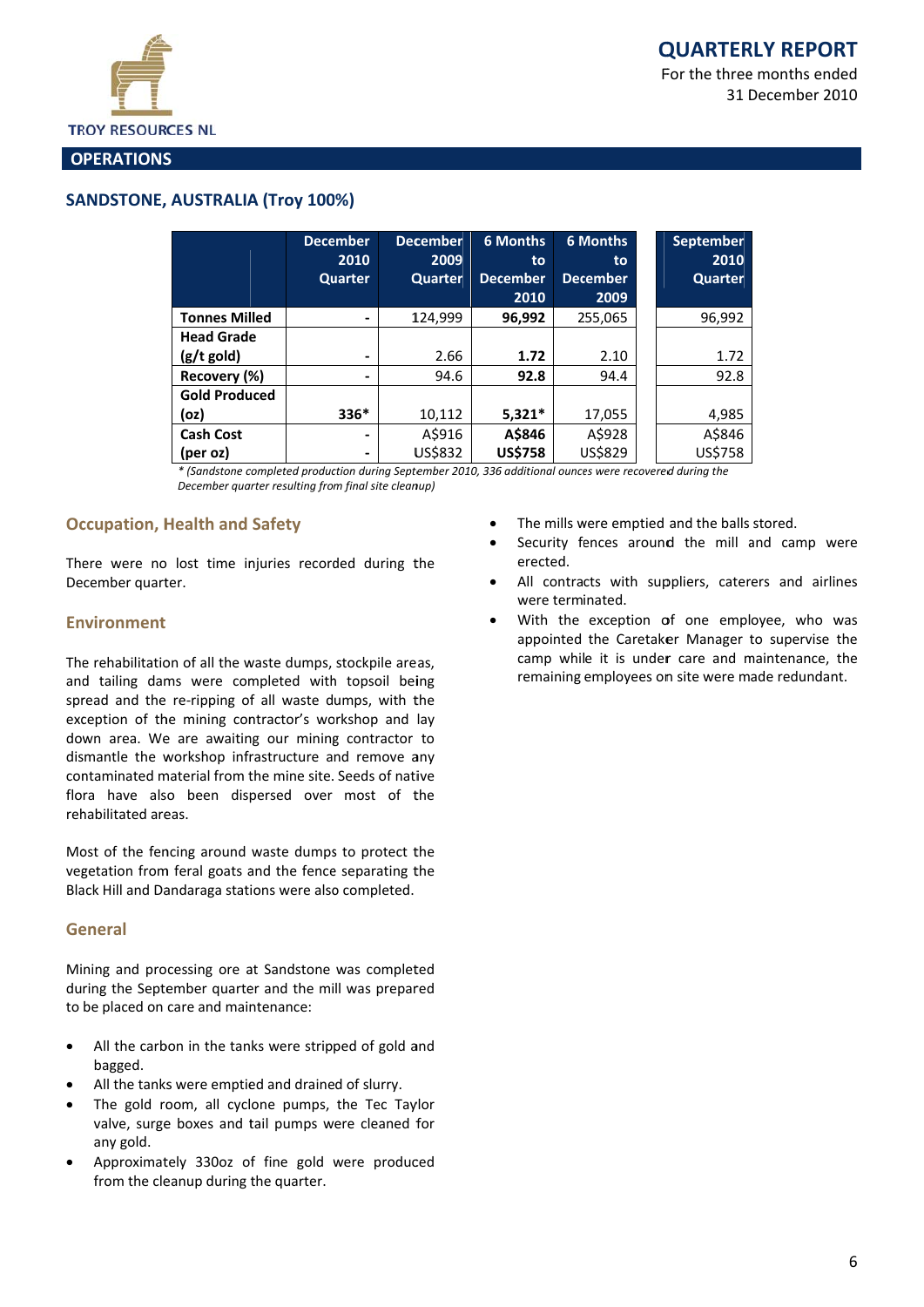

# **QUARTERLY REPORT**

For the three months ended 31 December 2010

# **ARGENTINA**

Troy has two active exploration properties in Argentina. Casposo refers to the ground around the Casposo mine and is owned 100% by Troy. The second is Castaño Nuevo, a joint venture where Troy has the right to earn 100%. It is located approximately 25km to the north east of Casposo.

The key targets on both properties are gold and silver rich "Low Sulphidation Epithermal Deposits". We know from vein mineralogy and textures of many of the outcropping veins and the limited fluid inclusion test work completed, that the outcropping veins are most likely near the top of the mineralised system, above the prospective "boiling zones" associated with gold and silver mineralisation.

Because of the structural complexity of these types of the deposits, drilling initially focuses on understanding the continuity of the vein from the surface. "Boiling Zones" associated with gold-silver mineralisation can occur at various vertical levels and the shallow drilling results to date, suggest deeper drilling is required.

At Castaño Nuevo, because of the rugged terrain, we are currently using a man portable drilling rig. At Casposo, drilling in the December quarter was undertaken with the Company's RC drill rig which focused on short near surface holes around outcropping veins.

A large track mounted contract diamond drill rig arrived on site just before Christmas and commenced on January 6, 2011 targeting deeper extensions below the current Reserves at the Kamila Deposit.

## **ARGENTINA, CASPOSO** (Troy 100% through Troy Argentina Ltd)

Data processing and interpretation of recently completed "IP" and ground magnetic Induced Polarization geophysical surveys is underway to better define the structural controls of mineralisation and to identify targets at depth.

Geological mapping and surface sampling continued through this reporting period in the Casposo Norte area. Recent work focussed on the Oveia Negra NW Vein. Ladera Vein and the Sonia Vein (see Figure 1). The Sonia Target is located 300m north of the Cerro Norte Target within a north-south trending structure dominated by east-west striking veins. The vein is east-west striking with a -75°N dip and an average thickness of 0.90m. Its composition is about 70% silica as replacement textures with some colloform-banded and drussy textures.

Historical rock chip sampling of this vein returned 5.98g/t gold and 6.60g/t silver, or 6.07g/t gold equivalent (Au eq). Significant assay results (see Table 1) from this recent work at the Sofia Vein in the Casposo Norte area includes:

- TRCN-123-10: 1.00m at 7.29g/t Au eq
- TRCN-129-10: 0.25m at 13.87g/t Au eq
- TRCN-130-10: 0.60m at 6.50g/t Au eq
- TRCN-132-10: 0.70m at 3.26g/t Au eq
- TRCN-133-10: 0.90m at 2.09g/t Au eq



**Figure 1: Targets and Main Vein Locations**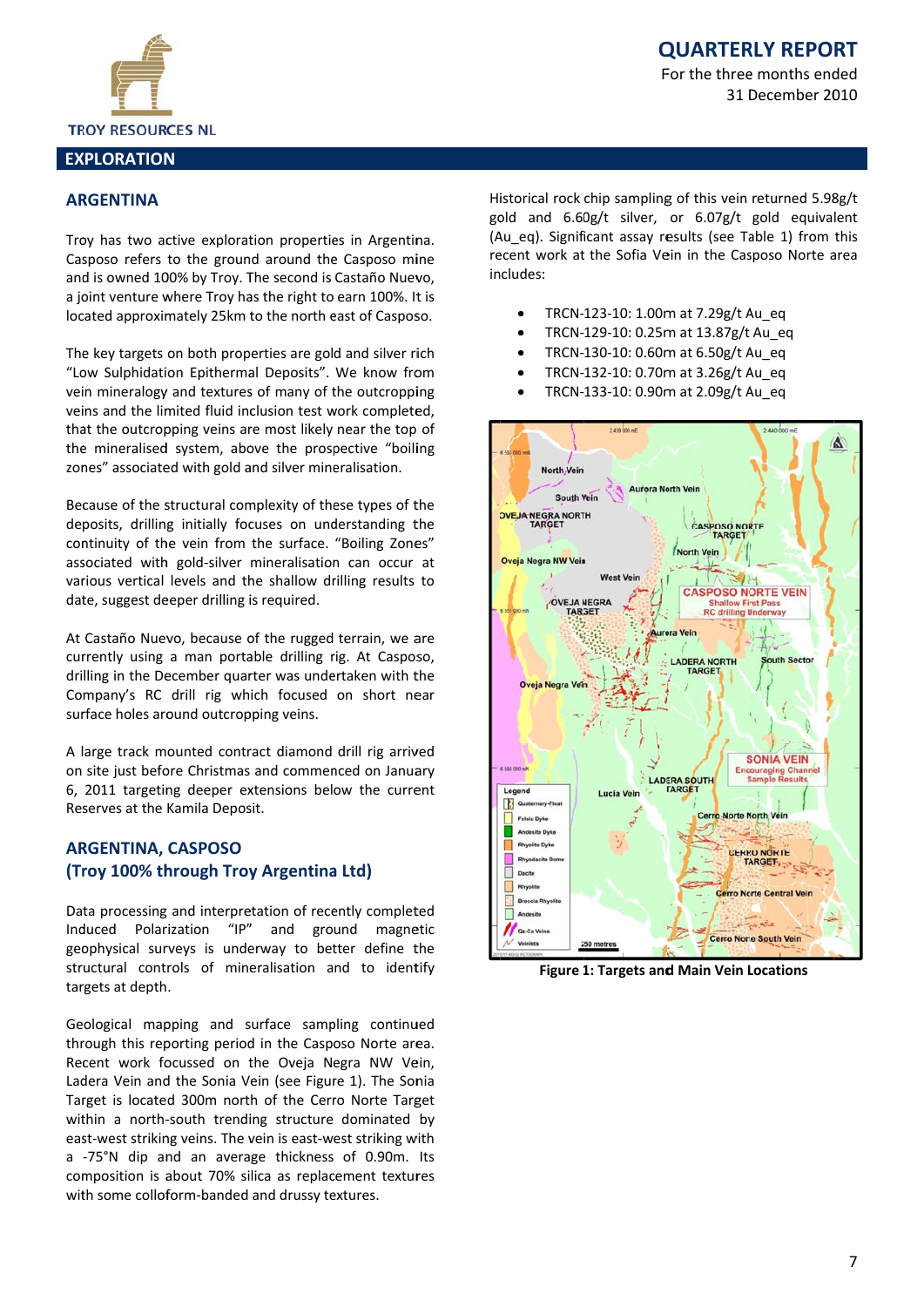



#### **EXPLORATION**

At Casposo Norte initial RC drilling focused on the outcropping veins at shallow depths. To date, nine holes (RCCAN-10-01 to RCCAN-10-09: 586m) have been drilled. and eight of the nine holes hit the vein at shallow depths. The one hole that did not produce a vein intercept cut an unmineralised post mineral andesite dyke situated in the interpreted vein position. The best reported assay interval was RCCAN-10-04 with 3m at 6.93g/t Au eq from 29m. RCCAN-10-09 was the last hole drilled in December and this hole was planned to test the depth extent of the RCCAN-10-04 mineralisation (see Figure 2 and Table 2).

The main vein zone was intercepted at 63m downhole about 35m down dip of the earlier intercept and consisted of a 3m zone of quartz-calcite oxidized vein. Assays are pending. Processing and interpretation of the ground magnetics data has confirmed the east-west trending magnetic low (interpreted as an altered zone) that hosts the 400m long outcropping portion of the Casposo Norte Vein extends at least 600m to the east. The veins are located at the contact between a Induced Polarization chargeability high and a resistivity high within the magnetic low. Plans call for continued testing of the outcropping zone at depth and a series of holes to test the eastern extension in an area of shallow sand cover.



Figure 2: Casposo Norte RC Drill Section Holes **RCCAN-10-04 & RCCAN-10-09** 

## **ARGENTINA, CASTAÑO NUEVO** (Troy earning 100%)

Diamond Core drilling commenced at Castaño in September and continued until the Christmas shutdown. A total of 17 holes were completed with the first three holes targeted on the 400m long Dios Protégé Vein located in the northeast portion of the tenement block and the remaining 14 holes drilled on the San Agustin Vein that outcrops for 1.5km along in the western portion of the property (see Figure 3 and Table 3).



Figure 3: Castaňo Nuevo Drilling - Dios Protégé Vein & San Pedro Vein

The current drill program was planned as a wide spaced initial scoping of the three outcropping vein systems to depths up to 100m below surface. To date all of the holes have intersected narrow veins at the targeted depths.

While the drilling has generally returned anomalous gold assays, vein composition, textures and mineralogy and preliminary fluid inclusion data indicate we are near the top of the epithermal system above any potential "boiling zone" associated with higher ore grades, if present, are likely to be found at greater depths. Drilling is ongoing.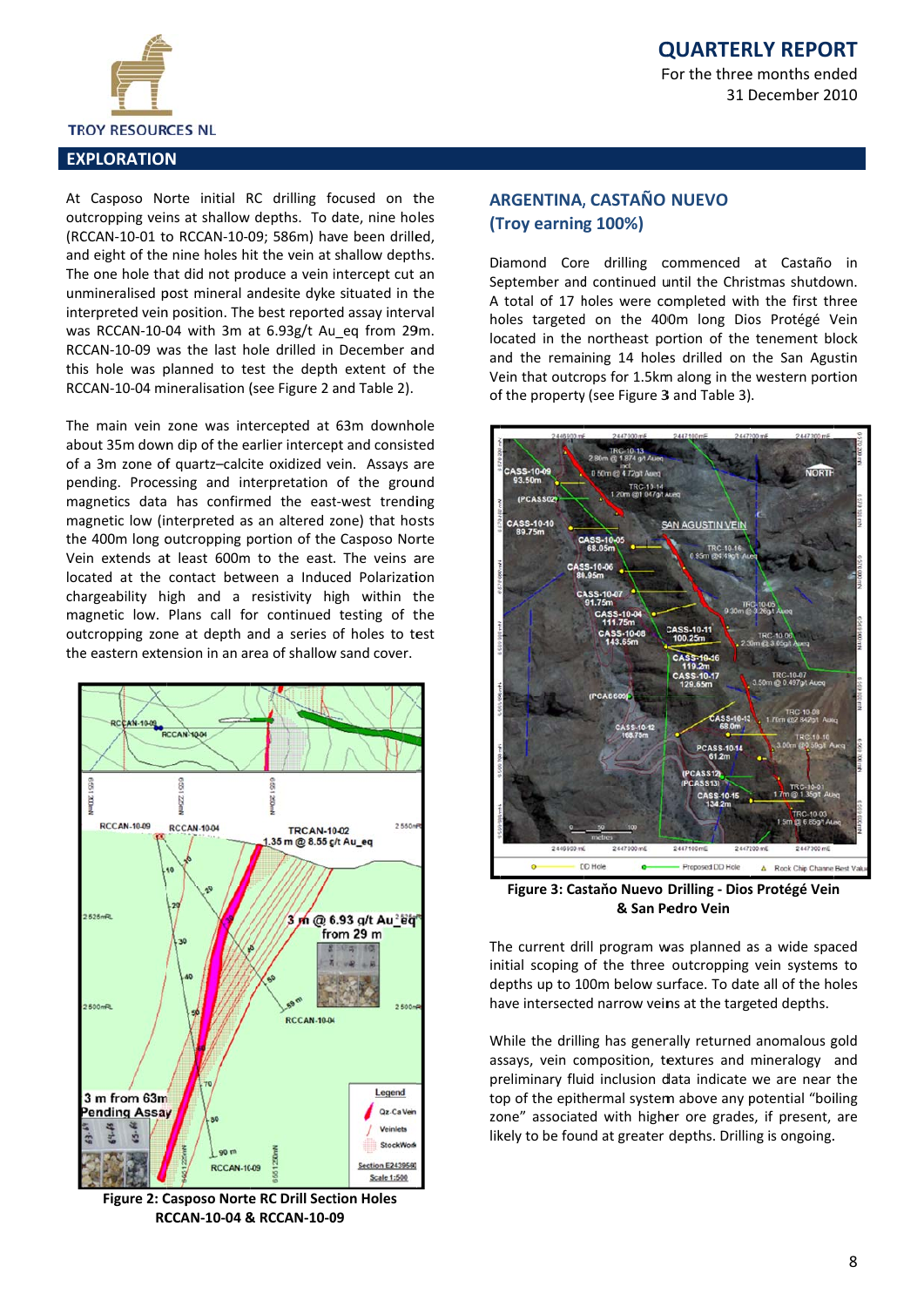**QUARTERLY REPORT** 

For the three months ended 31 December 2010



## **EXPLORATION**

## **BRAZIL, ANDORINHAS** (Troy 100% through Reinarda Mineração Ltda)

At Andorinhas RC drilling was carried within the Mamão-Babaçu Corridor at Coruja, Piaui and Jaboti Targets. In most of the holes drilled the lode structure targeted was intercepted at shallow depths within an intense biotitepyrite altered shear. Assay values reported were generally narrow intervals of weakly anomalous gold values with a few erratic high grade intersections (see Table 4). Target generation is ongoing and drilling will resume after the rainy season.

At Marcinho two gold-in-soil anomalies along a westnorthwest to east-southeast strike trend were identified. Immediately to south of the Marcinho Pit a 1,200m long target consisting two zones with 750m and 450m in length were identified by six anomalous gold-in-soil values ranging from 343ppb gold to 2,510ppb gold. Further south a northwest trending zone about 1,500m long, marks a discontinuous mineralised structure, with anomalies ranging between 200m to 450m in length and gold-in-soil values up to 324ppb gold. The geology and mineralisation around Marcinho is similar to the Mamãometabasalt hosting north dipping lodes and this zone defines the western end of the larger Marcinho-Caninana Trend.

At Lagoa Seca East, the soil grid encompassed the eastern extension of the same structural corridor that hosts the Lagoa Seca Deposit. The soil sampling produced a number of anomalous values above 100ppb gold. Bedrock geology in the area consists of greywacke, siltstone and phyllite cut by dacite dykes and mafic dykes. Mapping has identified hydrothermal alteration associated with is structural corridor as it continues to the east. Rock grab samples up to 6.4g/t of gold were obtained from quartz vein float located within the corridor about 1.5km to the east of the Lagoa Seca Pit. Follow-up is planned after the rainv season.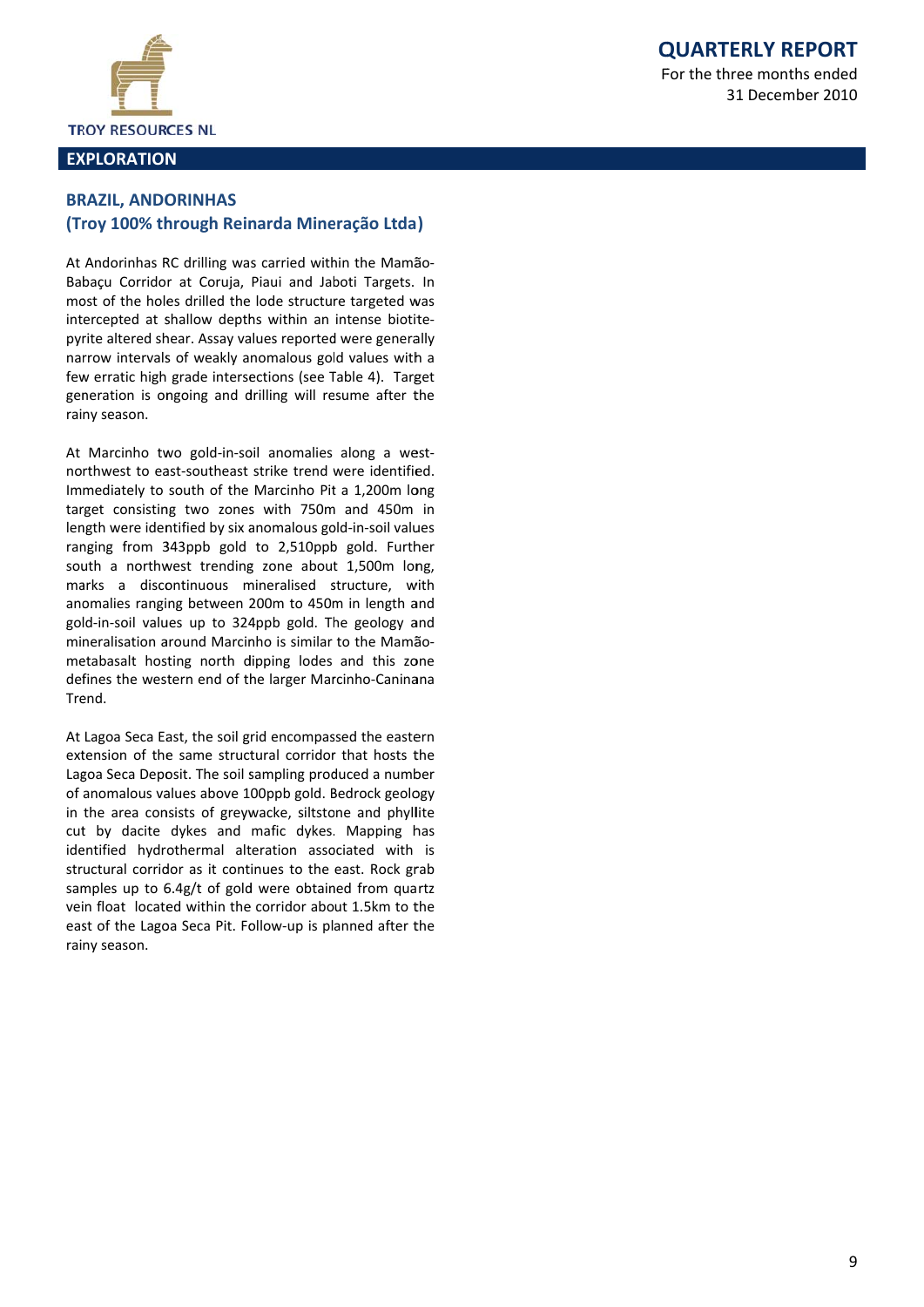

#### **CASH POSITION**

As at 31 December 2010, Troy within Australia held A\$11.9 million in available cash with major Australian banks. In addition, Troy held A\$2.7 million in cash deposits as security for various environmental bonds.

During December 2010, Troy sold its holding in TSX listed African explorer Volta Resources Inc. for Canadian \$4.5 million (A\$4.5m), which is included in the balance above.

Troy's wholly owned Brazilian and Argentinean subsidiaries held cash deposits of A\$1.3 million. At quarter end, Reinarda Mineração Ltda ("RML") in Brazil held 136 ounces of gold awaiting sale (A\$0.2m at \$1,428 per ounce).

The Troy group's available cash and gold bullion approximates A\$13.4 million as at 31 December 2010. A requirement of the Investec debt facility is that the Troy group is required to maintain a minimum available cash balance of A\$5.0m. Thus only A\$8.4m of the A\$13.4m is available to the Company.

## **DFBT FACILITY**

Troy has a debt facility with Investec Bank (Australia) Limited, totalling A\$25.0m. The facility has a three-year term and the first 25% is repayable by 30 September 2011.

As at 31 December 2010 Troy had fully drawn down all A\$25.0m of this facility.

On 20 January 2011 Investec and Troy signed an Amending Agreement to the debt facility increasing the facility by A\$10.0m to A\$35.0m in total. All the conditions precedent, principally updated legal opinions with regards to securities in foreign jurisdictions are expected to be satisfied in the following days with the funds then becoming available for draw.

#### **NET DEBT & LIQUID ASSETS**

Troy's Debt less available cash and liquid assets as at 31 December 2010, totaled approximately A\$11.6 million.

#### **GOI D SALES**

Gold sales from the Sandstone operation for the quarter were 336 ounces at an average price of A\$1,368 per ounce. Production ceased at the Sandstone operation during September 2010, all ounces produced during the December quarter resulted from final mill cleanup activities conducted during the site's movement to care and maintenance

During the quarter, RML in Brazil sold 13,999 ounces of gold at an average price of US\$1,368 per ounce. The average Cash Cost was US\$549 per ounce, which gives a Cash Margin of US\$819 per ounce for the quarter. Decline development capital expenditure was approximately US\$155 per ounce produced for the quarter.

#### **HEDGING**

The Troy group is totally unhedged.

#### **FXPLORATION EXPENDITURE**

During the quarter, total exploration expenditure incurred was A\$1.6 million of this A\$0.2 million related to Troy's Sandstone tenement's in Australia which is stated net of Western Areas Nickel joint venture share, A\$0.2 million related to Brazil and A\$1.2 million to Argentina.

#### **CAPITAL EXPENDITURE**

Capital and development expenditure during the quarter was \$A12.7million. This was made up of development expenditure in Argentina on the new Casposo Project of \$A10.6 million, and expenditure at the Andorinhas Project in Brazil for ongoing underground development of A\$2.1 million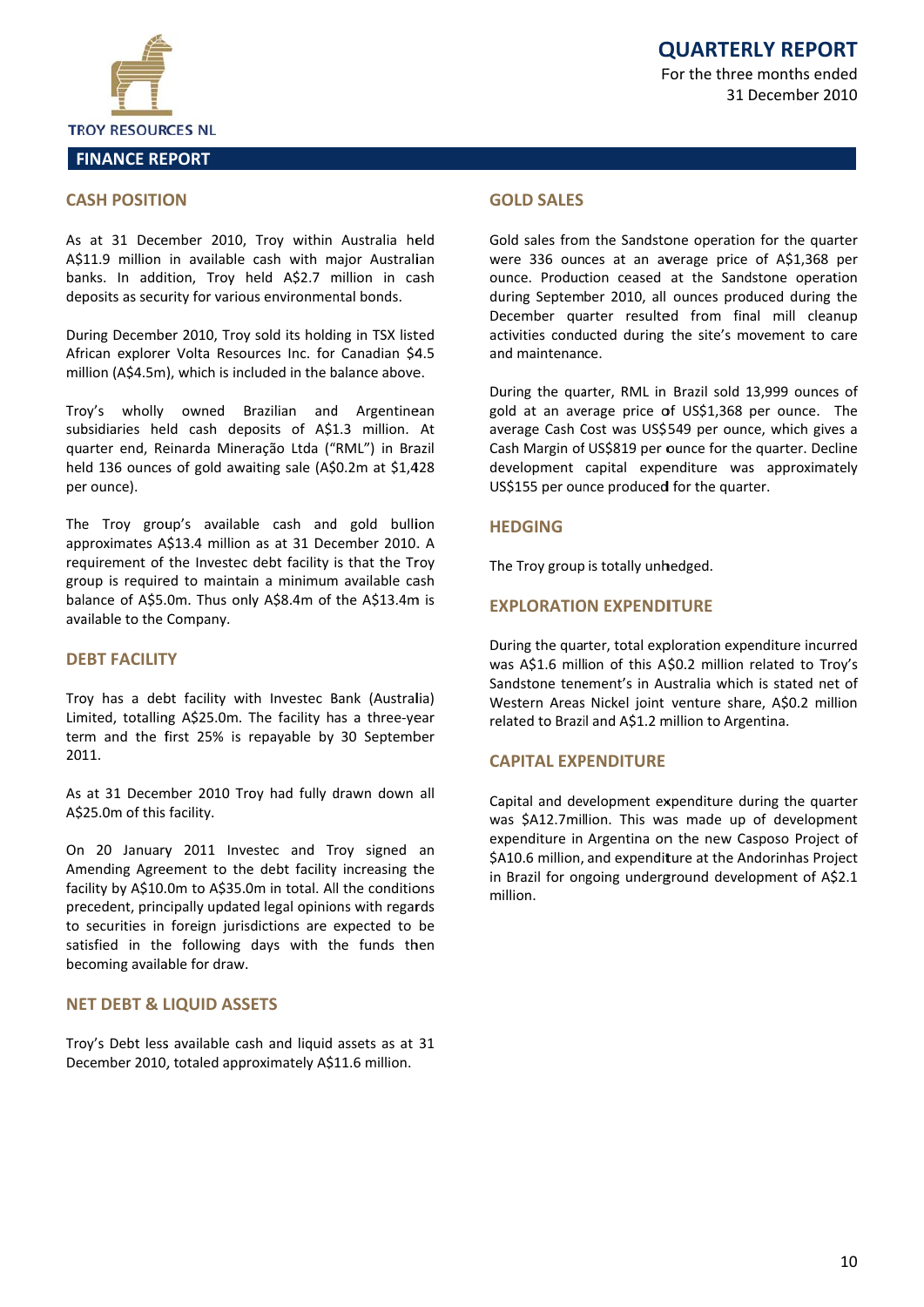For the three months ended 31 D December 20 010



## **TROY RESOURCES NL**

## **C CORPORATE E INFORMA ATION**

## **Di rectors**

David Dix, Non-Executive Chairman Paul Benson, CEO, Managing Director **Ken Nilsson**, Executive Director Gordon Chambers, Non-Executive Director **Joh hn Dow**, Non‐ Executive Dir ector **Fred Grimwade**, Non-Executive Director **Joh hn Jones**, Non n‐Executive Di rector **Robin Parish**, Non-Executive Director

## **Sto ock Exchan ge Listings**

Australian Stock Exchange, ASX code: TRY Toronto Stock Exchange, TSX code: TRY

## **Issued Capital**

| <b>Ordinary Shares</b>             | 87,494,823 |
|------------------------------------|------------|
| <b>Unlisted</b>                    |            |
| Partly Paid Ordinary Shares        | 350,000    |
| <b>Employee Options</b>            | 3,155,500  |
| <b>Employee Performance Rights</b> | 70,000     |
| Investec (Australia) Bank Options  | 1,585,293  |

For further information please contact:

Paul Benson, CEO Troy Resources NL T: +61 8 9481 1277 | E: troy@troyres.com.au Annette Ellis, Purple Communications T: +61 8 6314 6300 | E: <u>aellis@purplecom.com.au</u>

| Table 1: Rock Chip Channel Sampling Casposo - Significant Assay Intervals |                        |                       |                        |              |              |              |                        |                          |                        |                                                             |  |
|---------------------------------------------------------------------------|------------------------|-----------------------|------------------------|--------------|--------------|--------------|------------------------|--------------------------|------------------------|-------------------------------------------------------------|--|
| <b>Chip Channel</b>                                                       | <b>Target</b>          | <b>Easting</b><br>(m) | <b>Northing</b><br>(m) | From<br>(m)  | To<br>(m)    | Width<br>(m) | Gold<br>Grade<br>(g/t) | Silver<br>Grade<br>(g/t) | Grade (g/t)<br>(Au_eq) | Interval (m at g/t Au_eq)                                   |  |
|                                                                           | Oveja Negra            |                       |                        | 4.00         | 4.70         | 0.70         | 2.75                   | 12.40                    | 2.93                   |                                                             |  |
| TRONN-10-29                                                               | NW Vein                | 2438525               | 6551014                | 4.70         | 5.40         | 0.70         | 1.08                   | 18.60                    | 1.35                   | 1.90 m at $1.92$ g/t Au eq                                  |  |
|                                                                           |                        |                       |                        | 5.40         | 5.90         | 0.50         | 1.16                   | 10.90                    | 1.32                   |                                                             |  |
|                                                                           |                        |                       |                        | 0.00         | 0.60         | 0.60         | 0.20                   | 1.40                     | 0.22                   |                                                             |  |
| TRONN-10-30                                                               | Oveja Negra            | 2438536               | 6551053                | 0.60         | 1.10         | 0.50         | 0.41                   | 3.40                     | 0.46                   | 2.70 m at 0.48g/t Au eq                                     |  |
|                                                                           | NW Vein                |                       |                        | 1.10         | 1.90         | 0.80         | 0.40                   | 4.30                     | 0.46                   |                                                             |  |
|                                                                           |                        |                       |                        | 1.90         | 2.70         | 0.80         | 0.59                   | 8.00                     | 0.70                   |                                                             |  |
| TRONN-10-37                                                               | Oveja Negra<br>NW Vein | 2438538               | 6551465                | 1.05         | 1.95         | 0.90         | 2.74                   | 4.70                     | 2.81                   | 0.90 m at 2.81g/t Au_eq                                     |  |
| TRCN-123-10                                                               | Sonia Vein             | 2440003               | 6550079                | 1.00         | 1.50         | 0.50         | 5.32                   | 4.20                     | 5.38                   | 1.00 m at 7.29g/t Au eq                                     |  |
|                                                                           |                        |                       |                        | 1.50         | 2.00         | 0.50         | 9.14                   | 4.70                     | 9.21                   |                                                             |  |
| TRCN-129-10                                                               | Sonia Vein             | 2440048               | 6550161                | 2.70         | 2.95         | 0.25         | 12.99                  | 61.50                    | 13.87                  | 0.25 m at 13.87g/t Au eq                                    |  |
| TRCN-132-10                                                               | Sonia Vein             | 2440084               | 6550162                | 0.00         | 0.70         | 0.70         | 3.14                   | 8.20                     | 3.26                   | 0.70 m at 3.26g/t Au eq                                     |  |
| TRCN-130-10                                                               | Sonia Vein             | 2440058               | 6550168                | 3.00         | 3.60         | 0.6          | 5.99                   | 36.00                    | 6.50                   | 0.60m at 6.50g/t Au_eq                                      |  |
| TRCN-133-10                                                               | Sonia Vein             | 2440105               | 6550159                | 0.00         | 0.90         | 0.90         | 2.05                   | 2.90                     | 2.09                   | 0.90 m at 2.09g/t Au eq                                     |  |
| TRLS-10-3                                                                 | Ladera South           | 2439083               | 6549707                | 1.50         | 1.90         | 0.40         | 2.10                   | 14.70                    | 2.31                   | 0.40m at 2.31g/t Au eq                                      |  |
| TRLS-10-4                                                                 | Ladera South           | 2439063               | 6549662                | 1.20         | 1.60         | 0.40         | 2.28                   | 11.00                    | 2.44                   | 0.40m at 2.44g/t Au_eq                                      |  |
| TRLS-10-5                                                                 | Ladera South           | 2439043               | 6549634                | 0.00         | 0.90         | 0.90         | 0.39                   | 6.90                     | 0.49                   | 0.90m at 2.44g/t Au eq                                      |  |
| TRLS-10-6                                                                 | Ladera South           | 2439030               | 6549605                | 1.50         | 2.20         | 0.70         | 4.76                   | 14.20                    | 4.96                   | 1.20m at 6.52g/t Au eq<br>incl                              |  |
|                                                                           |                        |                       |                        | 2.20         | 2.70         | 0.50         | 8.20                   | 35.70                    | 8.71                   | 0.70m at 8.71g/t Au eq                                      |  |
| TRLS-10-7                                                                 | Ladera South           | 2439008               | 6549569                | 1.50         | 2.10         | 0.60         | 4.21                   | 21.30                    | 4.51                   | 0.60m at 4.51g/t Au eq                                      |  |
| TRLS-10-9                                                                 | Ladera South           | 2438957               | 6549491                | 0.00         | 0.90         | 0.90         | 2.55                   | 6.60                     | 2.64                   | 0.90m at 2.64g/t Au_eq                                      |  |
|                                                                           |                        |                       |                        | 2.90         | 3.20         | 0.30         | 4.67                   | 16.00                    | 4.90                   | 0.30m at 4.90g/t Au eq                                      |  |
|                                                                           |                        |                       |                        | 0.00         | 0.70         | 0.70         | 0.83                   | 16.70                    | 1.07                   |                                                             |  |
| TRLS-10-10                                                                | Ladera South           | 2439166               | 6549841                | 0.70         | 1.40         | 0.70         | 0.63                   | 11.60                    | 0.80                   | 3.30m at 11.67g/t Au eq<br>incl:<br>0.90m at 30.13g/t Au eq |  |
|                                                                           |                        |                       |                        | 1.40         | 2.30         | 0.90         | 29.35                  | 54.60                    | 30.13                  |                                                             |  |
|                                                                           |                        |                       |                        | 2.30         | 3.30         | 1.00         | 9.83                   | 17.20                    | 10.08                  |                                                             |  |
| TRLS-10-15                                                                | Ladera South           | 2439130               | 6549964                | 1.50         | 2.10         | 0.60         | 3.98                   | 25.10                    | 4.34                   | 0.60m at 4.34g/t Au eq                                      |  |
|                                                                           |                        |                       |                        | 0.00         | 1.00         | 1.00         | 7.84                   | 19.60                    | 8.12                   |                                                             |  |
| TRLS-10-18                                                                | Ladera South           | 2439188               | 6550001                | 1.00         | 1.60         | 0.60         | 2.52                   | 15.60                    | 2.74                   | 2.7m at 4.99g/t Au eq                                       |  |
|                                                                           |                        |                       |                        | 1.90         | 2.40         | 0.50         | 3.60                   | 19.90                    | 3.88                   |                                                             |  |
|                                                                           |                        |                       |                        | 2.40         | 3.00         | 0.60         | 2.67                   | 19.20                    | 2.94                   |                                                             |  |
|                                                                           |                        |                       |                        | 0.00         | 0.65         | 0.65         | 7.63                   | 87.70                    | 8.88                   |                                                             |  |
|                                                                           |                        |                       |                        | 0.65         | 1.15         | 0.50         | 0.29                   | 1.40                     | 0.31                   | 3.65m at 2.77g/t Au_eq<br>Incl                              |  |
| TRLS-10-20                                                                | Ladera South           | 2439214               | 6550044                | 1.15         | 2.05         | 0.90         | 1.08                   | 1.00                     | 1.09                   | 0.65m at 8.88g/t Au eq                                      |  |
|                                                                           |                        |                       |                        | 2.05         | 3.05         | 1.00         | 2.36                   | 5.70                     | 2.44                   |                                                             |  |
|                                                                           |                        |                       |                        | 3.05         | 3.65         | 0.60         | 1.08                   | 13.50                    | 1.27                   |                                                             |  |
| TRLS-10-21                                                                | Ladera South           | 2439219               | 6550101                | 1.00         | 1.80         | 0.80         | 0.69                   | 1.60                     | 0.71                   | 1.80m at 4.48g/t Au eq                                      |  |
| TRLS-10-23                                                                |                        | 2439209               | 6550175                | 1.80<br>0.00 | 2.80<br>1.00 | 1.00<br>1.00 | 7.23<br>4.38           | 18.50<br>10.90           | 7.49<br>4.54           | incl. 1 m at 7.49g/t Au_eq<br>1.00m at 4.54g/t Au eq        |  |
|                                                                           | Ladera South           |                       |                        | 0.80         | 1.60         | 0.80         | 1.30                   | 3.50                     | 1.35                   | 1.50m at 2.69g/t Au eq                                      |  |
| TRLS-10-24                                                                | Ladera South           | 2439210               | 6550200                | 1.60         | 2.30         | 0.70         | 4.06                   | 10.60                    | 4.21                   | incl<br>0.70m at 4.21g/t Au eq                              |  |
| TRLS-10-25                                                                | Ladera South           | 2439201               | 6550255                | 0.00         | 0.55         | 0.55         | 4.96                   | 16.50                    | 5.20                   | 0.55m at 5.20g/t Au eq                                      |  |
| TRLS-10-27                                                                | Ladera South           | 2439213               | 6550389                | 0.00         | 0.65         | 0.65         | 1.99                   | 12.00                    | 2.16                   | 0.65m at 2.16g/t Au eq                                      |  |
|                                                                           |                        |                       |                        |              |              |              |                        |                          |                        |                                                             |  |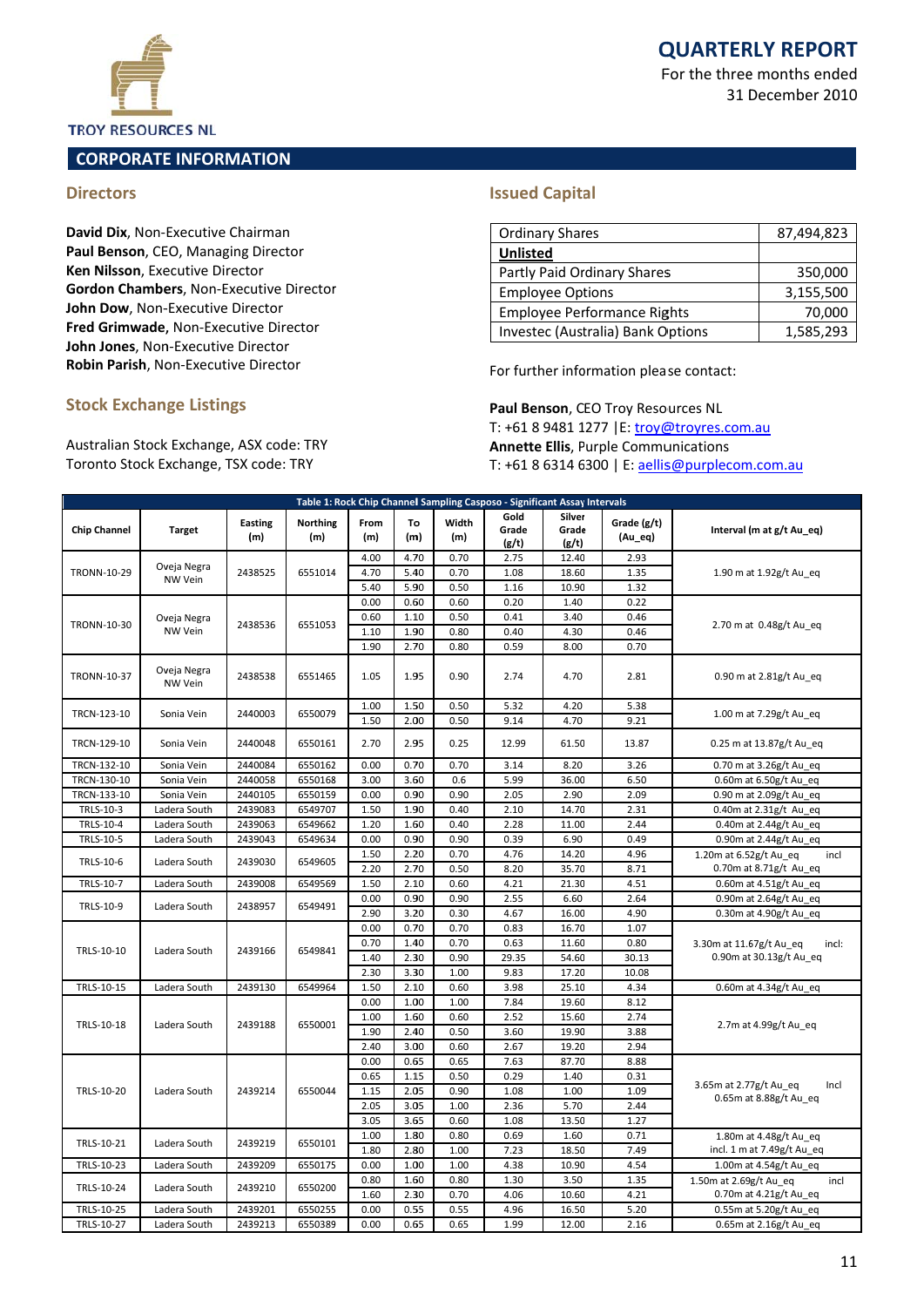# **Q QUARTER RLY REPO RT**

For the three months ended 31 D December 20 010



#### **TROY RESOURCES NL**

|            | Table 1: Rock Chip Channel Sampling Casposo - Significant Assay Intervals (cont.)                                  |         |         |      |      |      |      |       |      |                              |  |  |  |
|------------|--------------------------------------------------------------------------------------------------------------------|---------|---------|------|------|------|------|-------|------|------------------------------|--|--|--|
| TRLS-10-28 | $0.30$ m at $3.72$ g/t Au eq<br>2.30<br>2.00<br>0.30<br>Ladera South<br>2439203<br>6550372<br>3.69<br>2.40<br>3.72 |         |         |      |      |      |      |       |      |                              |  |  |  |
| TRLS-10-30 | Ladera South                                                                                                       | 2439279 | 6550508 | 1.00 | 1.55 | 0.55 | 3.85 | 19.70 | 4.13 | $0.55$ m at $4.13$ g/t Au eg |  |  |  |
| TRLS-10-31 | Ladera South                                                                                                       | 2439292 | 6550569 | 1.10 | 1.35 | 0.25 | 2.29 | 11.30 | 2.45 | $0.25$ m at 2.45g/t Au eq    |  |  |  |
| TRLS-10-33 | Ladera South                                                                                                       | 2439178 | 6549857 | 0.00 | 0.50 | 0.50 | 6.11 | 11.70 | 6.28 | $0.68$ m at $6.28$ g/t Au eg |  |  |  |
| TRLS-10-36 | Ladera South                                                                                                       | 2439271 | 6549931 | 0.00 | 0.50 | 0.50 | 2.94 | 24.10 | 3.28 | 0.50m at 3.28g/t Au eq       |  |  |  |

1. Au\_eq gra de calculated using g a Gold to Silver rat tio of 1:70.

2. NSV - No significant Results All samples were prepared and assayed by Alex Stewart (Assayers) Argentina Laboratory in Mendoza Argentina.

3. Au by FA and either a gravimetric or AAS finish, using method Au4-50 or Au4A-50 for samples with Au>10 g/t

4. Ag by three techniques: four-acid digestion followed by AAS reading for check samples up to February 2006, aqua regia digestion followed by inductively coupled plasma with optical emission spectroscopy (ICP‐OES) reading for all samples in mineralised intersections after February 2006. Method numbers were GMA, ICP‐AR‐39 and Ag4A‐ 50.

|                    | Table 2: Casposo Norte RC Drilling Significant Assay Results |              |              |                |       |             |           |              |                        |                          |                           |                                |  |
|--------------------|--------------------------------------------------------------|--------------|--------------|----------------|-------|-------------|-----------|--------------|------------------------|--------------------------|---------------------------|--------------------------------|--|
| Hole ID            | Easting (m)                                                  | Northing (m) | Depth<br>(m) | <b>Azimuth</b> | Dip   | From<br>(m) | To<br>(m) | Width<br>(m) | Gold<br>Grade<br>(g/t) | Silver<br>Grade<br>(g/t) | Grade<br>(g/t)<br>(Au_eq) | Interval (m at g/t<br>$Au$ eq) |  |
|                    |                                                              |              |              |                |       | 30          | 31        | $\mathbf{1}$ | 1.16                   | 13                       | 1.35                      |                                |  |
| RCCAN-10-01        | 2439515.4                                                    | 6551231.6    | 51           | 0              | $-50$ | 31          | 32        | $\mathbf{1}$ | 0.91                   | 12                       | 1.08                      | 4m @ 1.90 g/t                  |  |
|                    |                                                              |              |              |                |       | 32          | 33        | $\mathbf{1}$ | 1.99                   | 22                       | 2.3                       | Au_eq                          |  |
|                    |                                                              |              |              |                |       | 33          | 34        | 1            | 2.6                    | 18                       | 2.86                      |                                |  |
| <b>RCCAN-10-02</b> | 2439459.0                                                    | 6551245.6    | 60           | 0              | $-45$ |             |           |              |                        |                          |                           | <b>NSR</b>                     |  |
| RCCAN-10-03        | 2439455.8                                                    | 6551255.4    | 52           | 5              | $-60$ | 18          | 19        | $\mathbf{1}$ | 0.69                   | 9                        | 0.82                      | 2m @ 2.57 g/t<br>Au_eq         |  |
|                    |                                                              |              |              |                |       | 19          | 20        | $\mathbf{1}$ | 3.95                   | 26                       | 4.32                      |                                |  |
|                    | 2439560.9                                                    | 6551218.8    |              | 0              | $-45$ | 29          | 30        | $\mathbf{1}$ | 1.53                   | 10                       | 1.67                      | 3m @ 6.93 g/t<br>Au_eq         |  |
| <b>RCCAN-10-04</b> |                                                              |              | 59           |                |       | 30          | 31        | $\mathbf{1}$ | 3.52                   | 58                       | 4.35                      |                                |  |
|                    |                                                              |              |              |                |       | 31          | 32        | $\mathbf{1}$ | 12.04                  | 1.90                     | 14.75                     |                                |  |
|                    |                                                              |              |              |                |       | 34          | 35        | $\mathbf{1}$ | 1.26                   | 15                       | 1.47                      |                                |  |
| <b>RCCAN-10-05</b> | 2439596.4                                                    | 6551214.3    | 72           | 0              | $-50$ | 35          | 36        | 1            | 1.9                    | 26                       | 2.27                      | 3 m @ 1.48 g/t<br>Au_eq        |  |
|                    |                                                              |              |              |                |       | 36          | 37        | $\mathbf{1}$ | 0.53                   | 12                       | 0.70                      |                                |  |
| <b>RCCAN-10-06</b> | 2439632.0                                                    | 6551207.2    | 66           | 0              | $-50$ |             |           |              |                        |                          |                           | <b>NSR</b>                     |  |
| <b>RCCAN-10-07</b> | 2439662.1                                                    | 6551206.4    | 81           | 0              | -50   |             |           |              |                        |                          |                           | Pending results                |  |
| <b>RCCAN-10-08</b> | 2439405.8                                                    | 6551254.0    | 55           | 355            | $-55$ |             |           |              |                        |                          |                           | Pending results                |  |
| RCCAN-10-09        | 2439560.9                                                    | 6551217.5    | 90           | 0              | -80   |             |           |              |                        |                          |                           | Pending results                |  |

1. Au\_eq gra de calculated using g a Gold to Silver rat tio of 1:70.

2. NSV – No significant Results All samples were prepared and assayed by Alex Stewart (Assayers) Argentina Laboratory in Mendoza Argentina.

3. Au by FA and either a gravimetric or AAS finish, using method Au4-50 or Au4A-50 for samples with Au>10 g/t

4. Ag by three techniques: four-acid digestion followed by AAS reading for check samples up to February 2006, aqua regia digestion followed by inductively coupled plasma with optical emission spectroscopy (ICP-OES) reading for all samples in mineralised intersections after February 2006. Method numbers were GMA, ICP-AR-39 and Ag4A‐ 50.

| Table 3: Castaño Nuevo DC Drilling Significant Assay Results |                       |                        |                                |     |       |             |        |              |                        |                          |                           |                             |  |
|--------------------------------------------------------------|-----------------------|------------------------|--------------------------------|-----|-------|-------------|--------|--------------|------------------------|--------------------------|---------------------------|-----------------------------|--|
| Hole ID<br><b>Vein Target</b>                                | <b>Easting</b><br>(m) | <b>Northing</b><br>(m) | Depth<br><b>Azimuth</b><br>(m) |     | Dip   | From<br>(m) | To (m) | Width<br>(m) | Gold<br>Grade<br>(g/t) | Silver<br>Grade<br>(g/t) | Grade<br>(g/t)<br>(Au_eq) | Interval (m at $g/t$ Au eq) |  |
| CASS-10-01<br><b>DIOS PROTEGE</b>                            | 2447628               | 6569627                | 157.05                         | 90  | $-50$ | 144.85      | 145.47 | 0.62         | 3.73                   | 11.00                    | 3.89                      | 0.62m at 3.89g/t Au eq      |  |
| CASS-10-03<br><b>DIOS PROTEGE</b>                            | 2447764               | 6569759                | 41.80                          | 135 | $-50$ | 18.35       | 19.55  | 1.20         | 5.81                   | 12.50                    | 5.99                      | 1.20m at 5.99g/t Au eq      |  |
| CASS-10-04                                                   | 2447035               | 6569935                | 111.75                         | 75  | $-50$ | 70.90       | 71.95  | 1.05         | 1.60                   | 48.00                    | 2.29                      | 1.05 $m$ at 2.29g/t Au eq   |  |
| <b>SAN AGUSTIN</b>                                           |                       |                        |                                |     |       | 73.80       | 74.60  | 0.80         | 1.40                   | 30.00                    | 1.83                      | 0.80m at 1.83g/t Au eq      |  |
| CASS-10-06<br><b>SAN AGUSTIN</b>                             | 2446982               | 6570006                | 80.95                          | 90  | $-50$ | 64.80       | 65.70  | 0.90         | 2.39                   | 14.00                    | 2.59                      | 0.90m at 2.59g/t Au eq      |  |
| CASS-10-07<br><b>SAN AGUSTIN</b>                             | 2447002               | 6569973                | 91.75                          | 75  | $-20$ | 70.35       | 72.60  | 2.25         | 1.03                   | 9.05                     | 1.11                      | 2.25 $m$ at 1.11g/t Au eq   |  |
| CASS-10-11                                                   | 2447054               | 6569882                | 100.25                         | 85  | $-25$ | 77.10       | 78.95  | 1.85         | 1.58                   | 5.50                     | 1.66                      | 1.85m at 1.66g/t Au eq      |  |
| <b>SAN AGUSTIN</b>                                           |                       |                        |                                |     |       | 80.25       | 81.90  | 1.65         | 7.89                   | 16.50                    | 8.41                      | 1.65 $m$ at 8.13g/t Au eq   |  |
| CASS-10-17<br><b>SAN AGUSTIN</b>                             | 2447054               | 6569881                | 129.65                         | 105 | $-50$ | 104.70      | 105.25 | 0.55         | 2.32                   | 4.00                     | 2.38                      | $0.55$ m at 2.38 g/t Au eq  |  |

1. Au\_eq gra de calculated using g a Gold to Silver rat tio of 1:70.

2. NSV – No significant Results All samples were prepared and assayed by Alex Stewart (Assayers) Argentina Laboratory in Mendoza Argentina.

3. Au by FA and either a gravimetric or AAS finish, using method Au4-50 or Au4A-50 for samples with Au>10 g/t

4. Ag by three techniques: four-acid digestion followed by AAS reading for check samples up to February 2006, aqua regia digestion followed by inductively coupled plasma with optical emission spectroscopy (ICP-OES) reading for all samples in mineralised intersections after February 2006. Method numbers were GMA, ICP-AR-39 and Ag4A‐ 50.

5. Core Recovery in Hole CASS -10-17 averaged 50% in the target zones.